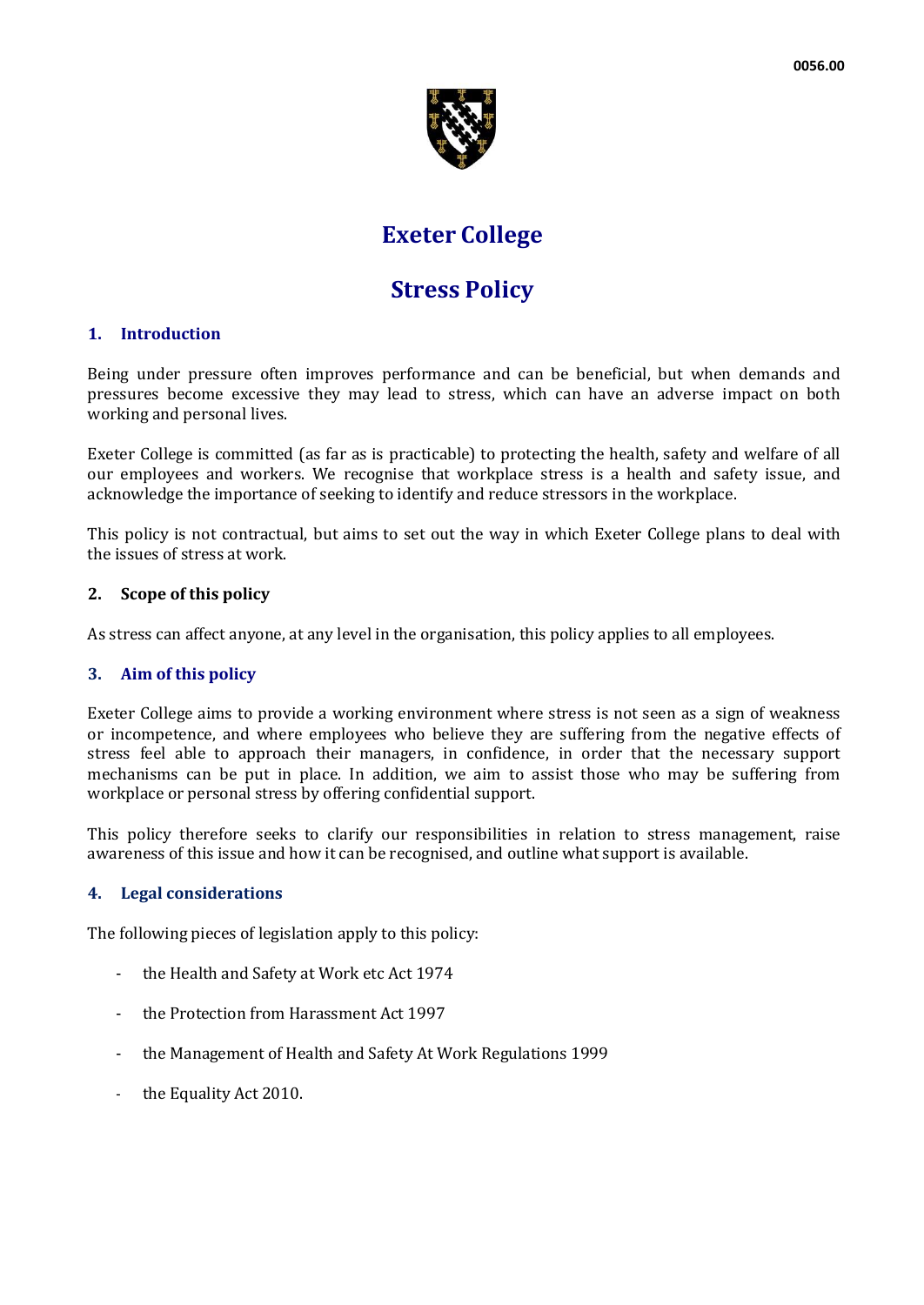This policy is non-contractual – it does not form part of your terms and conditions of employment.

| Version 2.0 | Effective from | Last reviewed |
|-------------|----------------|---------------|
| Page 1 of 4 | 1 August 2016  | March 2016    |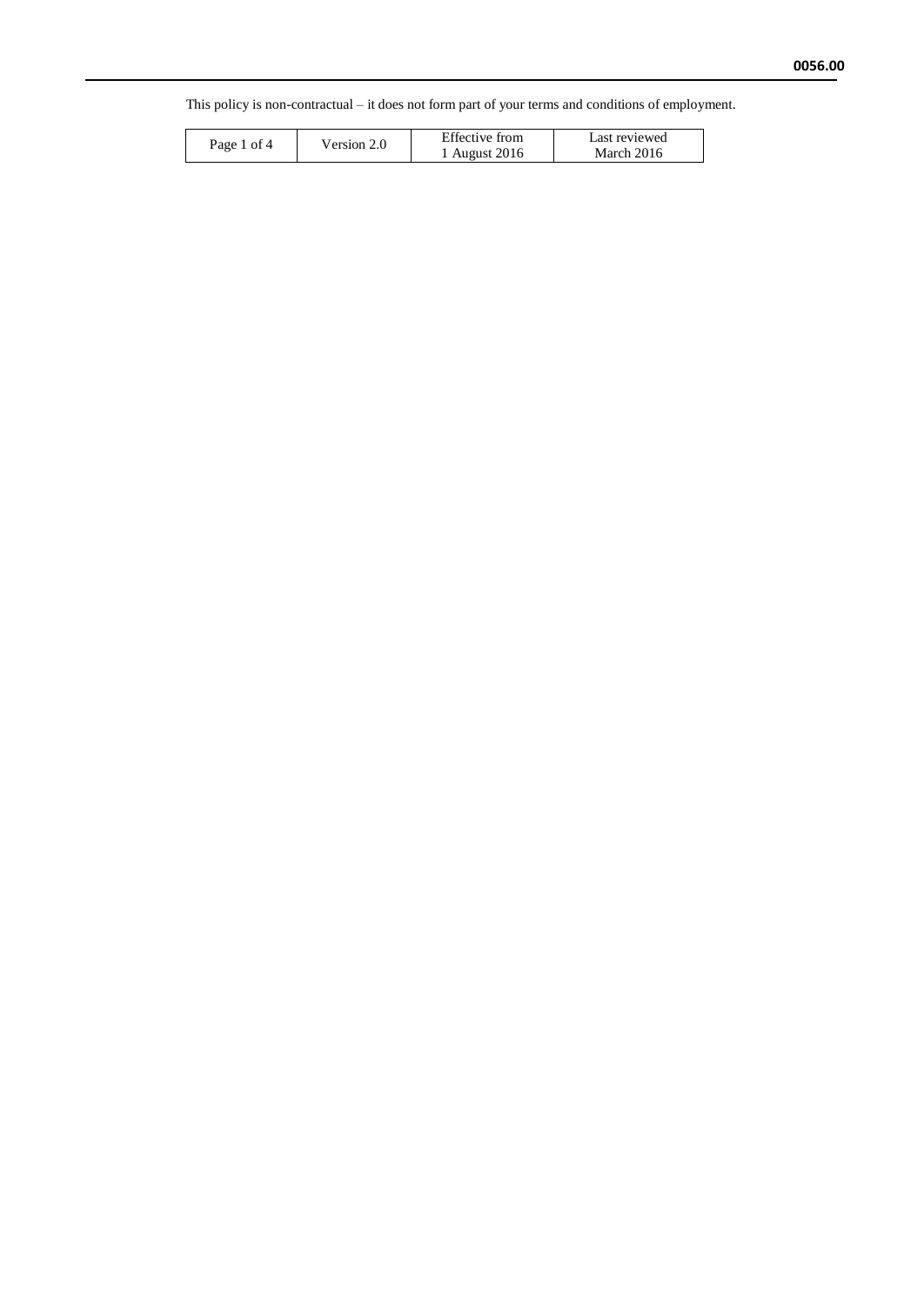### **5. Responsibilities**

Legislation requires us to take reasonable steps to look after our employees' mental health and welfare. This means that we need to ensure that they do not have excessive demands placed on them by their jobs. As stress may also be caused by bullying, harassment and violence, we aim to provide a working environment that is, as far as is reasonably practicable, free from these influences. However, we are entitled to assume that all employees can cope with the normal day-to-day pressures of their job: if this is not the case, they have a duty to inform us.

In applying this policy we recognise our responsibilities by:

- a. placing a high importance on the health, safety and welfare of all employees in the conduct of our business;
- b. accepting the legal and moral obligation to provide and maintain a safe and healthy workplace;
- c. seeking to support (where appropriate) employees who request help for stress-related problems; and
- d. asking our managers to be ambassadors of this policy, and ensuring that they set an example themselves in sensible working practices and consider how to get the best out of their staff without affecting their health.

### **6. Definitions**

The Health and Safety Executive defines stress as "…*the reaction people have to excessive pressures or other types of demands placed on them. It arises when they worry that they cannot cope*…" In other words, stress occurs when the pressures on a person exceed their ability to deal with them.

Workplace stress can be caused by a variety of reasons including: heavy (or light) targets and workloads; insufficient resources; ineffective equipment or tools; long working hours; rapid change and uncertainty; harassment or bullying in the workplace; and boredom.

However, stress may also be the result of personal, non-work related pressures such as ill-health, and/ or personal, financial or legal problems.

The symptoms of stress might include: frequent short-term absences; reduced efficiency; minor ailments such as headaches/ migraines; reduced appetite; tiredness; sleepless nights; anxiety attacks; irritability; and increased smoking or drinking. There may also be more serious issues such as heart disease, raised blood pressure, ulcers, excessive drinking and depression.

It is important to bear in mind that stress may come under the definition of "disability". If, in individual circumstances, a medical report confirms this to be the case, as with other disabilities, we will take steps to make reasonable adjustments which may be recommended.

#### **7. Procedure**

Any employee who believes he/she is suffering the negative effects of stress, rather than worrying about it, is encouraged firstly to talk to his/her manager. If the employee does not feel able to talk directly to the manager, then the Health and Safety Assistant, HR Officer or College Nurse should be contacted.

If necessary, we will carry out further investigations and perform a stress risk assessment. This could include a review of the employee's actual duties against those described in his/her job description. The possibility of changing working conditions or making changes to reduce stress on the employee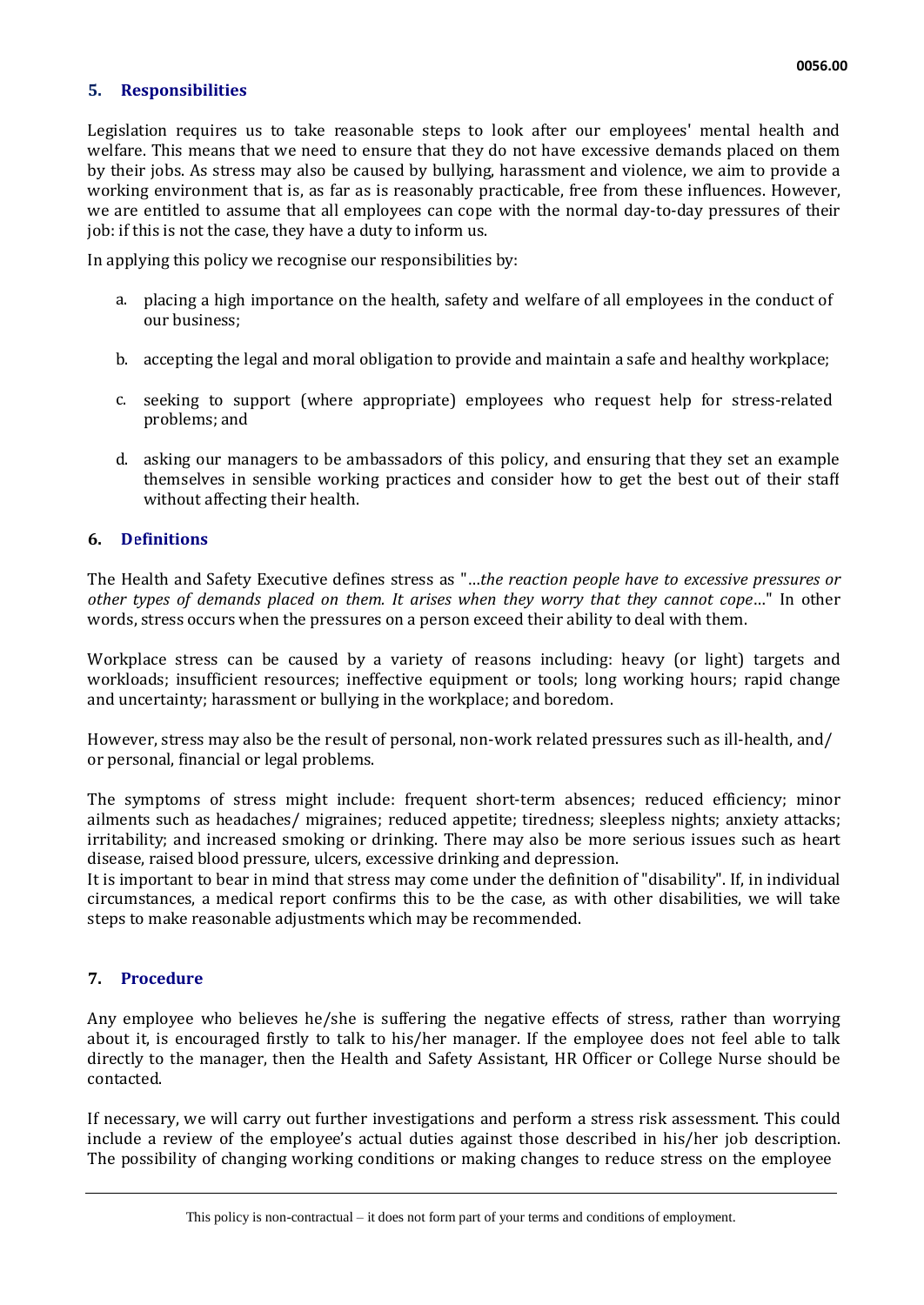| Page 2 of 4 | Version 2.0 | Effective from | Last reviewed |
|-------------|-------------|----------------|---------------|
|             |             | 1 August 2016  | March 2016    |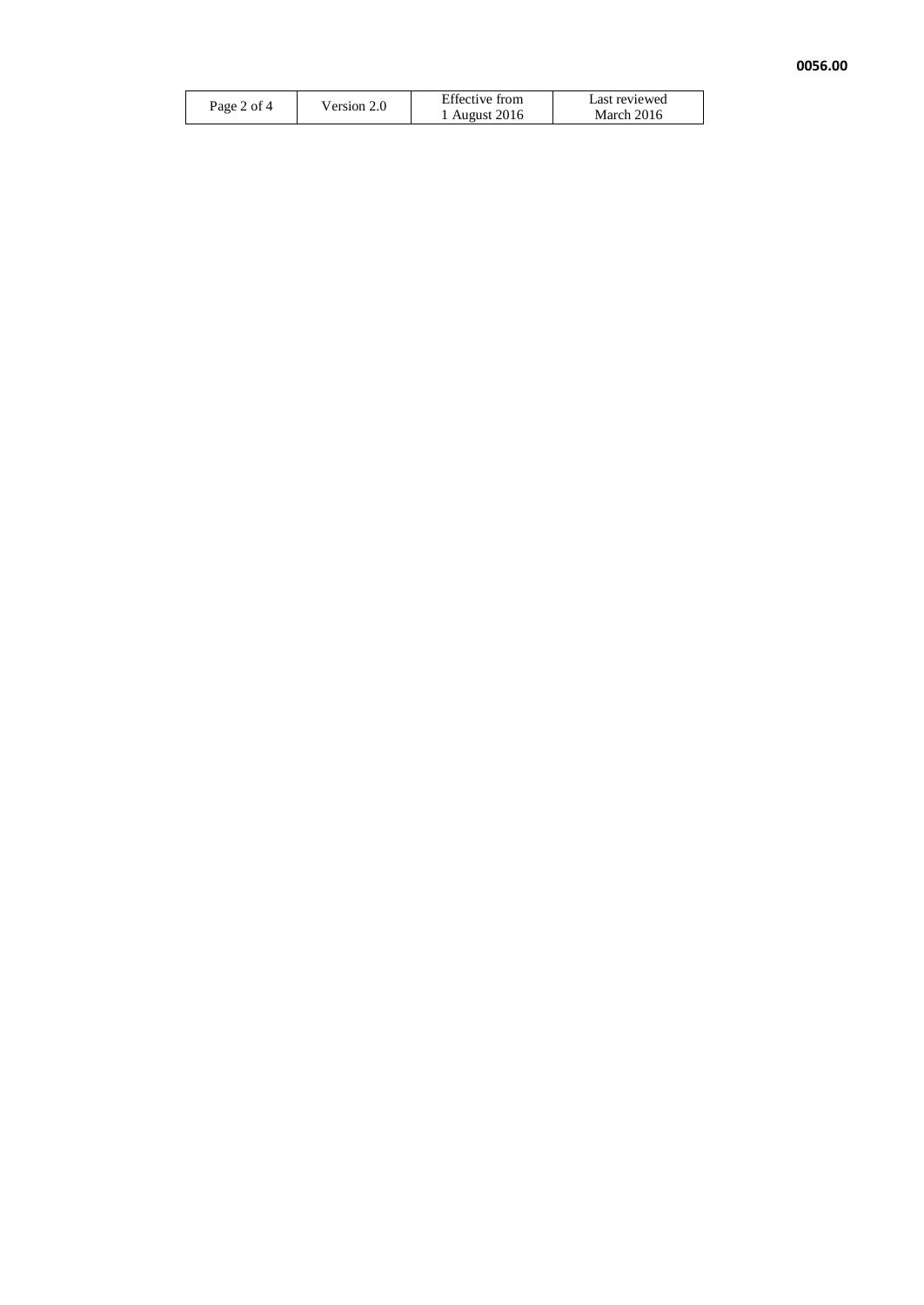may be discussed, whilst recognising the needs of the employee, his/her colleagues' and our business. Employees should also speak to their own GP if there are any health concerns.

All employees should support their colleagues if they believe them to be experiencing work-related stress, and should encourage them to talk to someone about it.

In all cases, if we are aware that an employee is suffering from stress, we will take such steps as we consider to be appropriate to try to manage the situation. This may include reviewing workloads; providing assistance, training or improved equipment; or transferring to other duties (on a temporary or permanent basis), as appropriate. It may also be relevant to request consent for a medical report

Managers should assess the workload and responsibilities of those returning to work after experiencing work-related stress, to help prevent injury to health. Only as a final stage, and where no alternative action is appropriate, would we consider terminating employment on grounds of ill-health.

#### **8. Risk assessments**

Risk assessments will normally be carried out where we suspect or believe that the work may cause stress which could lead to ill-health. This involves identifying pressures at work that could cause high and long-lasting levels of stress, identifying who could be affected by these pressures and taking appropriate steps to deal with them, such as lessening workload or transferring to other duties where appropriate.

The results of the risk assessments and the steps taken will be communicated to all relevant employees.

#### **9. Non-work problems**

We recognise that stress due to circumstances outside of our working environment can also impact on an employee's attendance and work performance. Therefore, we would encourage employees to make us aware of any serious problems that are causing them concern so that we can take this into account when assessing performance.

#### **10. Professional advice**

In some cases, it may be appropriate for the employee, or the College (in consultation with the employee), to seek medical advice, particularly if it is thought that work may be causing or adding to the stress.

Employees taking medication to control their condition are advised to inform us of what medication they take so that these details may be kept on file, and made available to any medical or first-aid staff called in the case of a medical emergency or accident.

#### **11. Communication and training**

This policy accompanies our Employee Handbook. A copy may be obtained from your Head of Department, from the Health and Safety Assistant, or from the HR Officer.

Supervisors and managers/team leaders will be briefed in order to develop "early recognition techniques" for identifying the symptoms of negative stress in both their staff and themselves, and in effective interviewing and counselling skills to ensure employees are encouraged to discuss and resolve this before health problems result.

In addition, we may from time to time organise general health promotion activities within the workplace.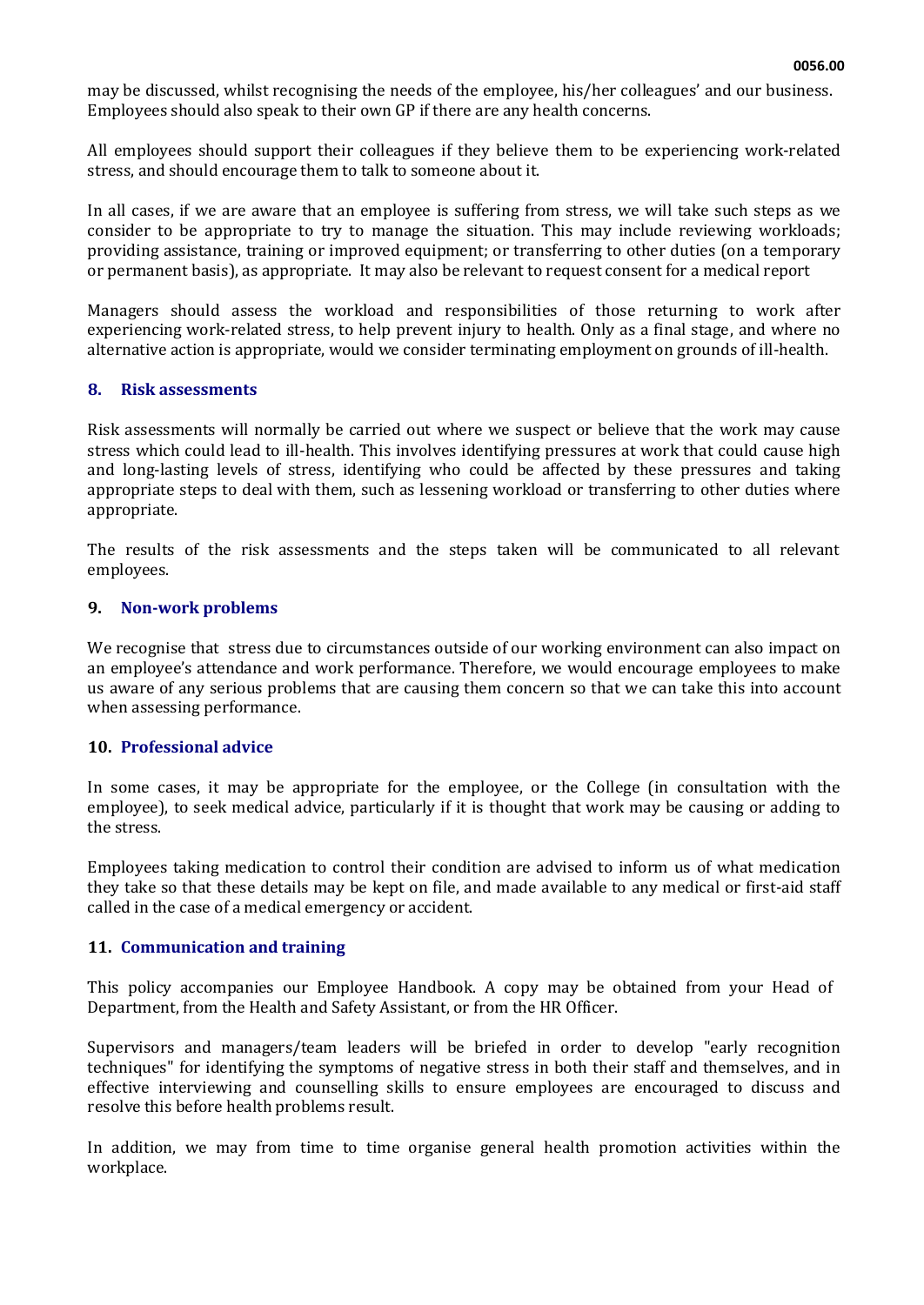This policy is non-contractual – it does not form part of your terms and conditions of employment.

| Version 2.0 | Effective from | Last reviewed |
|-------------|----------------|---------------|
| Page 3 of 4 | 1 August 2016  | March 2016    |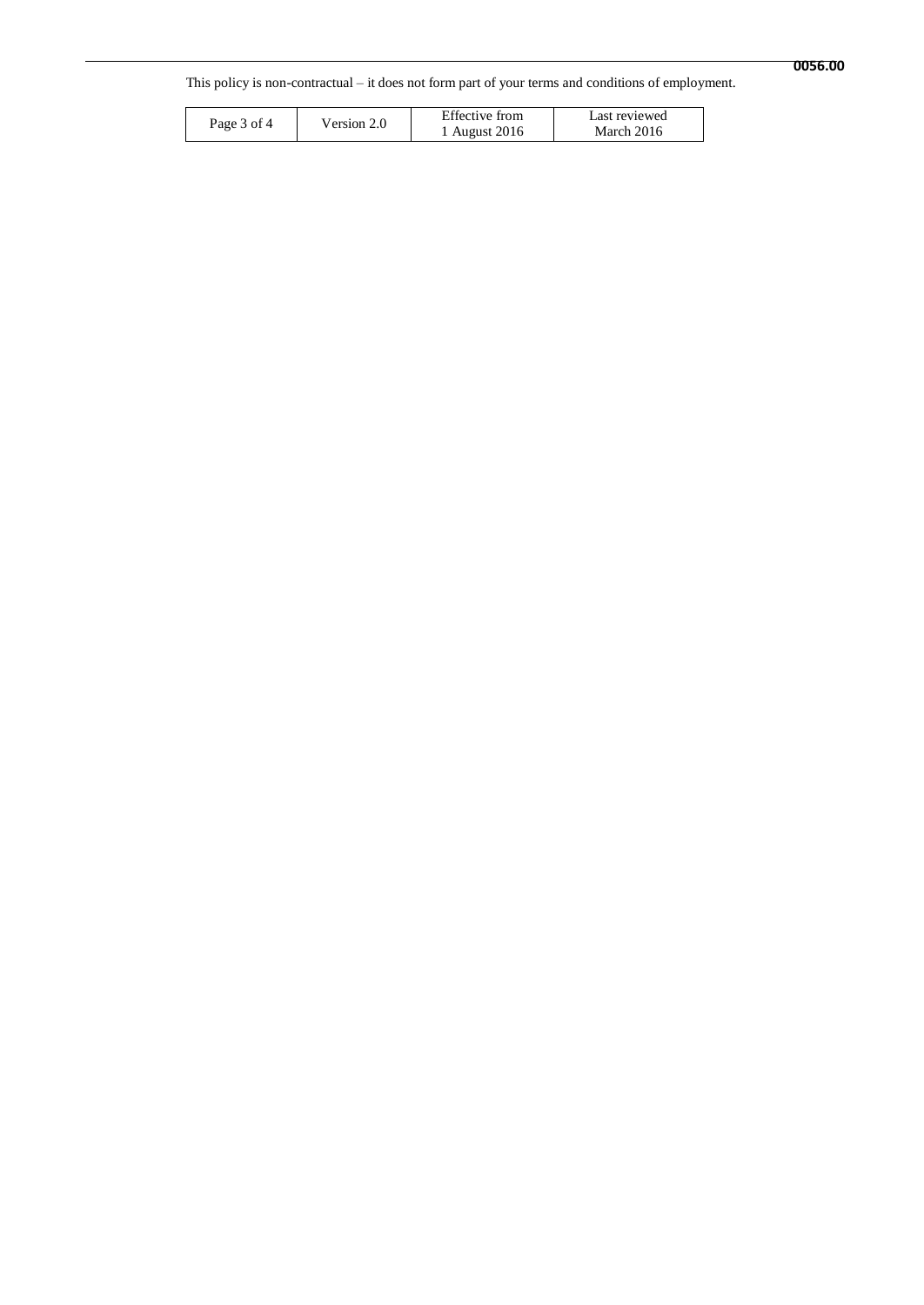#### **12. Implementation, monitoring and review of this policy**

The Governing Body of the College has overall responsibility for implementing and monitoring this policy. It will be reviewed by the Health and Safety Committee on a regular basis following its implementation, and additionally whenever there are relevant changes in legislation or to our working practices.

Any queries or comments about this policy should be addressed to the Health and Safety Assistant.

#### **Related policies:**

- Bullying and Harassment policy
- Drugs, Alcohol and Substance Abuse policy
- Flexible Working policy
- Grievance procedure
- Health and Safety policy
- Sickness Absence policy